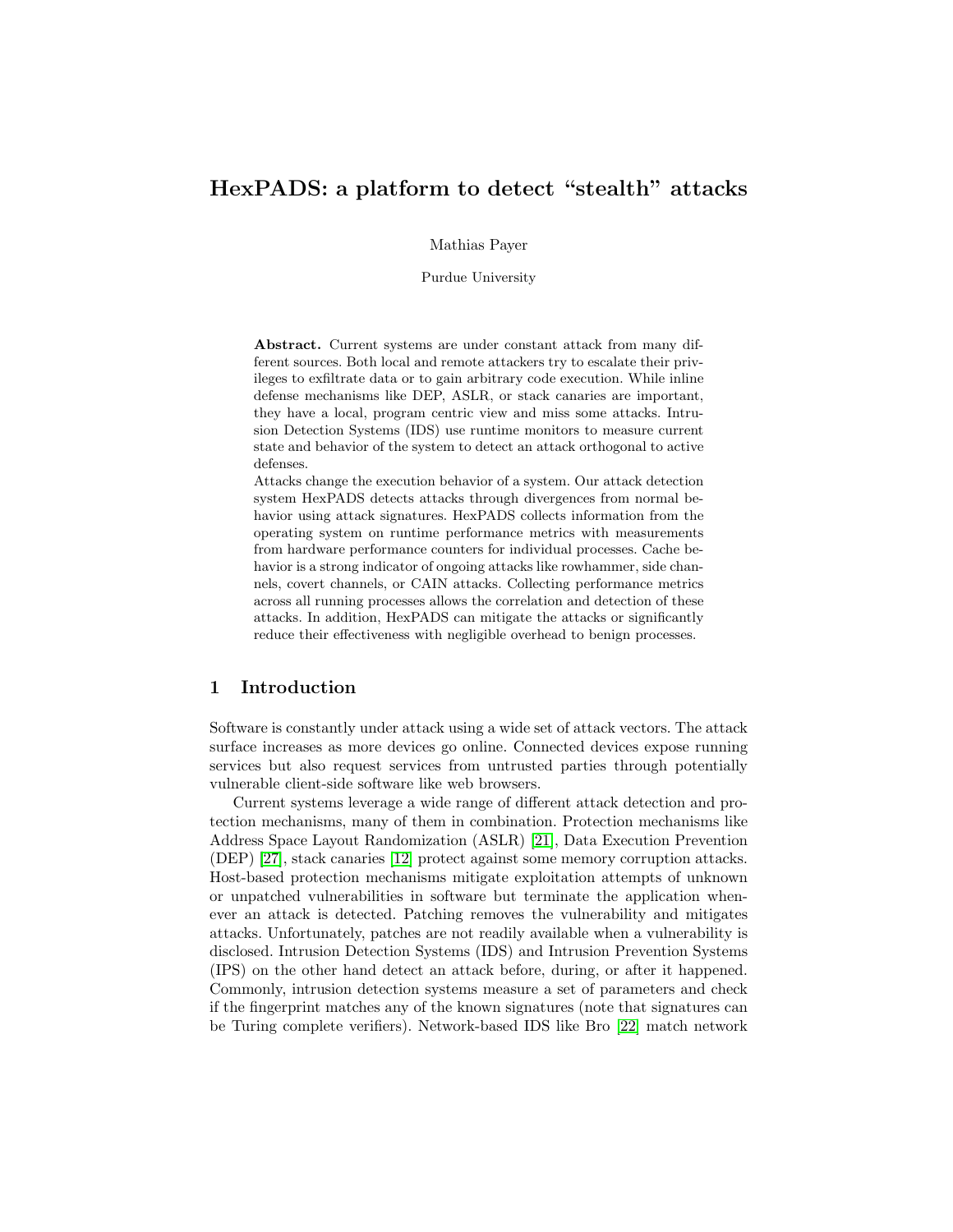packets against known signatures and alert if an attack is detected. Host-based IDS collect information about a system and match this information against a set of rules or attack signatures. An IDS is either misuse-based, matching observed behavior with a set of attack signatures or anomaly-based, detecting divergences.

Existing host based defense mechanisms focus on memory corruption and code reuse attacks but offer limited to no protection against information leaks, side channel, and covert channel attacks. Existing host-based IDS detect a set of individual attacks by matching fingerprints of individual attacks against the runtime collected statistics but are limited to the collected software metrics. Due to the limited software metrics provided by the operating system itself, memorybased attacks like side channels and covert channels cannot be observed directly and are therefore stealthy (to available metrics). Software under attack it behaves differently compared to a regular execution. Lightweight, low performance overhead program analysis tools like performance counters (both hardware-based and software-based) allow a detailed fingerprinting of the execution behavior of software. We leverage the information collected from a set of specific probes to detect attacks through their anomalies, matching execution behavior of processes against attack classes. Using additional runtime metrics from the performance counters allows us to uncover these otherwise undetected attacks.

We propose HexPADS, a host-based, Performance-counter-based Attack Detection System that measures performance characteristics of all processes and detects attacks by matching a set of signatures. HexPADS is especially apt at detecting long running Covert and Side Channel (CSC) attacks. Compared to per-attack signatures, HexPADS uses broader per attack-vector signatures, generalizing signatures to all attacks in an attack class whenever possible, e.g., protecting against all CSCs by detecting cache performance anomalies instead of detecting specific cache attacks. HexPADS collects statistics about running processes and measures common performance parameters using existing lowoverhead, hardware-based performance counters. To our knowledge, HexPADS is the first IDS that leverages per-process performance counters to detect attacks. In our evaluation we show that our prototype implementation achieves negligible (non-measurable) overhead and in a set of case studies we show how HexPADS detects (and mitigates) rowhammer [\[25\]](#page-15-3), CSCs [\[24,](#page-15-4)[39,](#page-16-0)[37,](#page-15-5)[18,](#page-15-6)[11\]](#page-14-1), and CAIN [\[2\]](#page-14-2) attacks. Side-channel based information leaks are used to extract data from running systems and processes or to corrupt memory in the case of rowhammer. Such memory CSC attacks can, e.g., be used to break AES cryptographic key generation, or to break ASLR in the cloud [\[2\]](#page-14-2). The main contributions are:

- 1. Design of HexPADS, a host-based attack detection system that detects stealth attacks through fine-grained process monitoring using performance counters and performance metrics exported by the kernel.
- 2. Evaluation of a prototype implementation of our attack detection system that detects cache attacks, DRAM attacks like rowhammer, and memory deduplication attacks like CAIN at negligible overhead.
- 3. A discussion of mitigation mechanisms that protect against cache, DRAM, and memory deduplication attacks.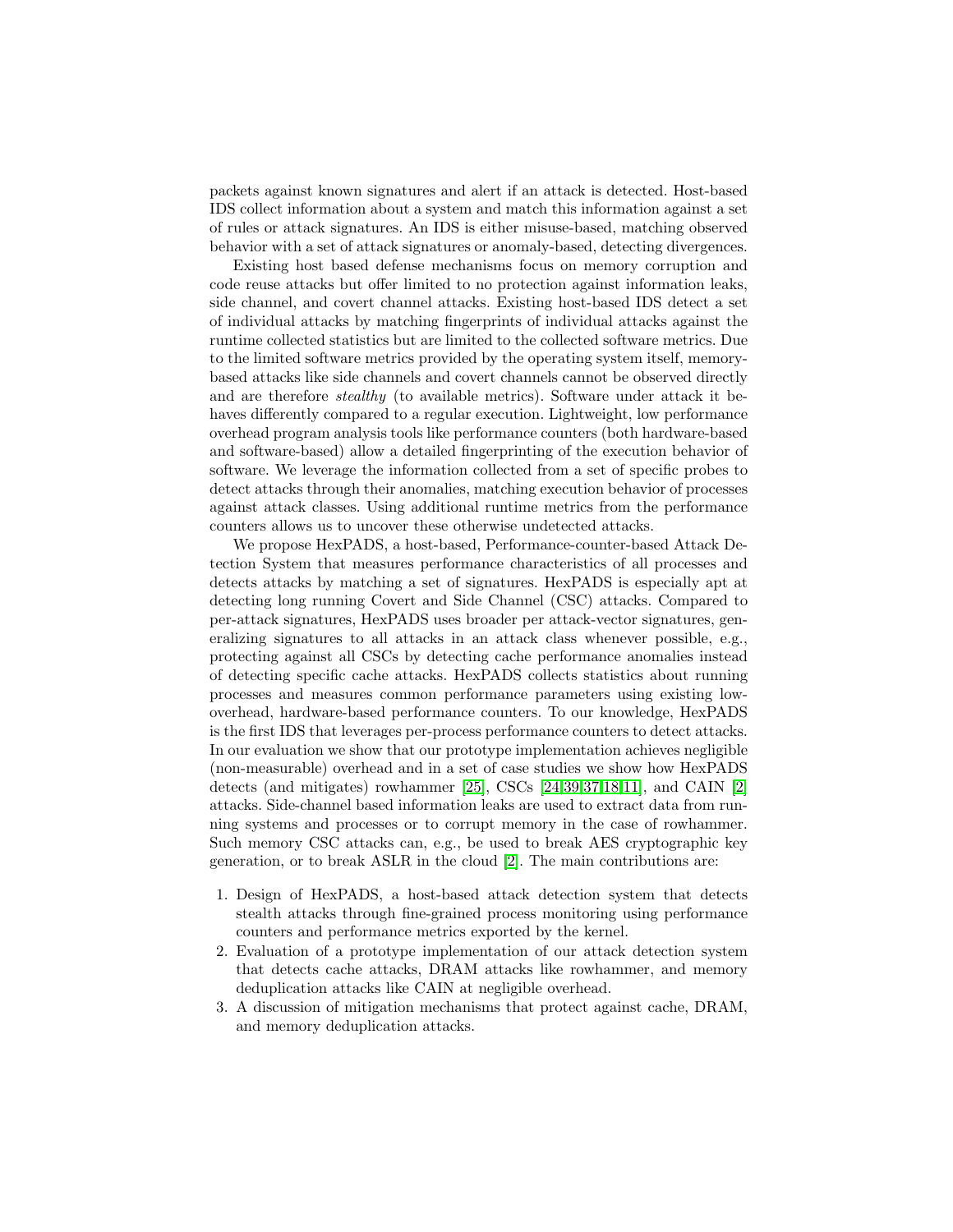# 2 Threat model and attacker goals

We assume a powerful threat model where the attacker can execute user-level code on the system. An attacker can achieve these capabilities either through a legitimate service on the system that offers the computational capabilities or through the exploitation of a service. HexPADS configures performance counters for all processes. To ensure integrity of our monitor, we assume that HexPADS is running as a separate process at higher privileges than the attacker and that the attacker cannot access the monitor or disable performance monitoring.

The trusted computing base contains the underlying hardware, hypervisor, and operating system. An alternative, hypervisor-based implementation would remove the operating system from the trusted computing base. We assume that the attacker does not have raw memory access and that we can rely on the performance counter results. We trust the integrity of memory, assuming that we detect attacks like rowhammer before memory is corrupted.

The attacker's goals are to escalate privileges, to communicate with other processes, to leak information, or to execute code while remaining undetected. HexPADS continuously monitors the system and detects an ongoing attack. Attack detection is inherently restricted to the precision of the measured runtime characteristics and limited by the effectiveness of the monitor to distinguish between benign behavior and attacks.

## 3 Background

HexPADS leverages existing process metrics and performance counters to collect information about all running processes. Both process metrics and performance counters are available and supported on all major operating systems. Here we give, without loss of generality, an overview of process metrics and performance counters on Linux systems.

#### 3.1 Process metrics

Operating systems continuously collect basic information about all running processes. This information is exposed to user-space to administer processes and to diagnose problems with user-space utilities. Linux provides the /proc pseudofilesystem as an interface to kernel data structures which are accessible from user-space. The files in the exported directory are mostly read-only and used for informative purposes but kernel settings can be changed by writing to these files as well. Most Linux distributions make the /proc directory accessible to user-space processes, exposing information about all running processes.

Each running process has its own directory under the root /proc directory named after the process' PID. The file stat contains a wide range of process metrics, including name of the executable, process state, the PID of the parent, the process group, the associated terminal, the amount of page faults, total execution time in both user and kernel space, priority, number of threads for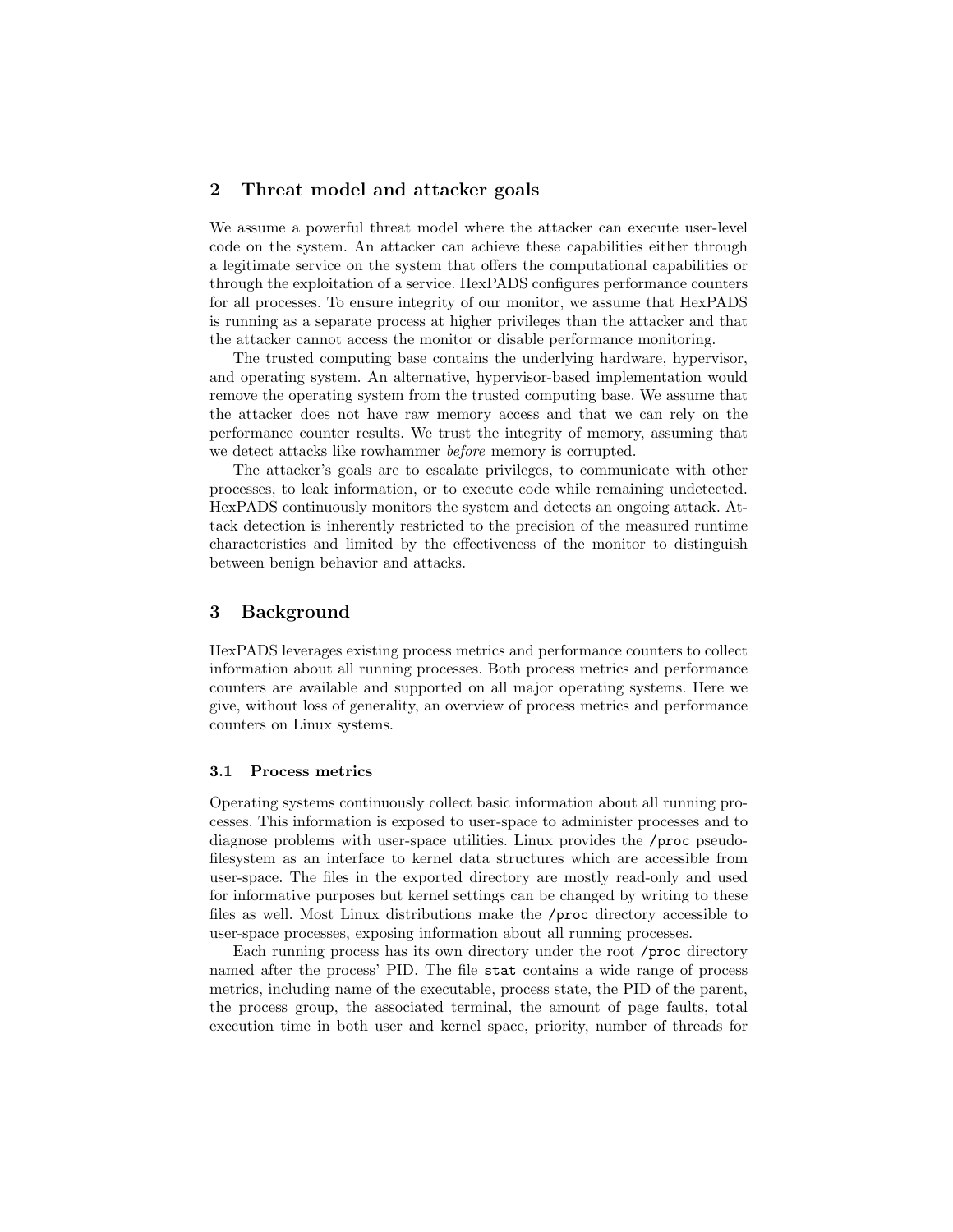this process, when the process was started, memory limits for regions like heap or stack, which processor the task runs on, and the scheduling policy<sup>[1](#page-3-0)</sup>. HexPADS collects all stat information.

The recommended way of using this information is to scrape all numerical directories in the /proc directory, thereby iterating over all running threads and processes. Tools like ps, top, or killall all leverage the files in the /proc directory to fulfill their tasks.

#### 3.2 Performance counters

Hardware performance counters are available in all major CPU architectures. These performance counters are special-purpose registers that collect information about the executed instructions. The names of the counted events differ between platforms and the number of available registers (and thereby the amount of performance events that can be sampled at the same time) is platform specific with low-end architectures generally featuring less performance counting infrastructure. An advantage of using hardware performance counters is that the overhead to count specific events is negligible (as the hardware is responsible for all the heavy lifting). The individual counters and their configuration are managed by the Performance Monitoring Unit (PMU).

The Intel x86 platform offers detailed configurable performance counters since the Intel Pentium. The Intel Core i7 family supports base level and enhanced architectural performance monitoring with four general-purpose, configurable performance counters (i.e., four types of events can be counted on any core at any point in time) [\[4,](#page-14-3) chapter 18.2]. In addition to counting, the Intel architecture also supports precise event-based sampling. Instead of counting the occurrences of an event, the PMU also takes a snapshot of the processors state at the time of the event. On x86, such a snapshot consists of the instruction pointer, stack pointer, and all general purpose registers. AMD processors have similar counters and hardware capabilities.

On Linux, the PMU can be configured using the perf\_event\_open system call (which does not have a libc-based wrapper but needs to be called using inline assembly). Some user-space programs, e.g., perf provide a command-line interface to the PMU and allow the collection of detailed performance events for executing software. The Linux perf\_event interface tries to unify performance counter access across architectures and processor families. Performance counters can be assigned system-wide or per-process with a wide range of conditions (e.g., the processor the task runs on). After setting up the PMU, the event can be configured using the ioctl system call. Samples can be read explicitly by polling through a read system call or implicitly by setting up a signal that is delivered whenever the counter reaches a pre-defined value (or the buffer used to store the samples when sampling overflows).

The only additional overhead when using hardware-based performance counters comes from (i) configuring the PMU whenever a process is scheduled and (ii)

<span id="page-3-0"></span><sup>1</sup> Additional information and details are available on the proc manpage.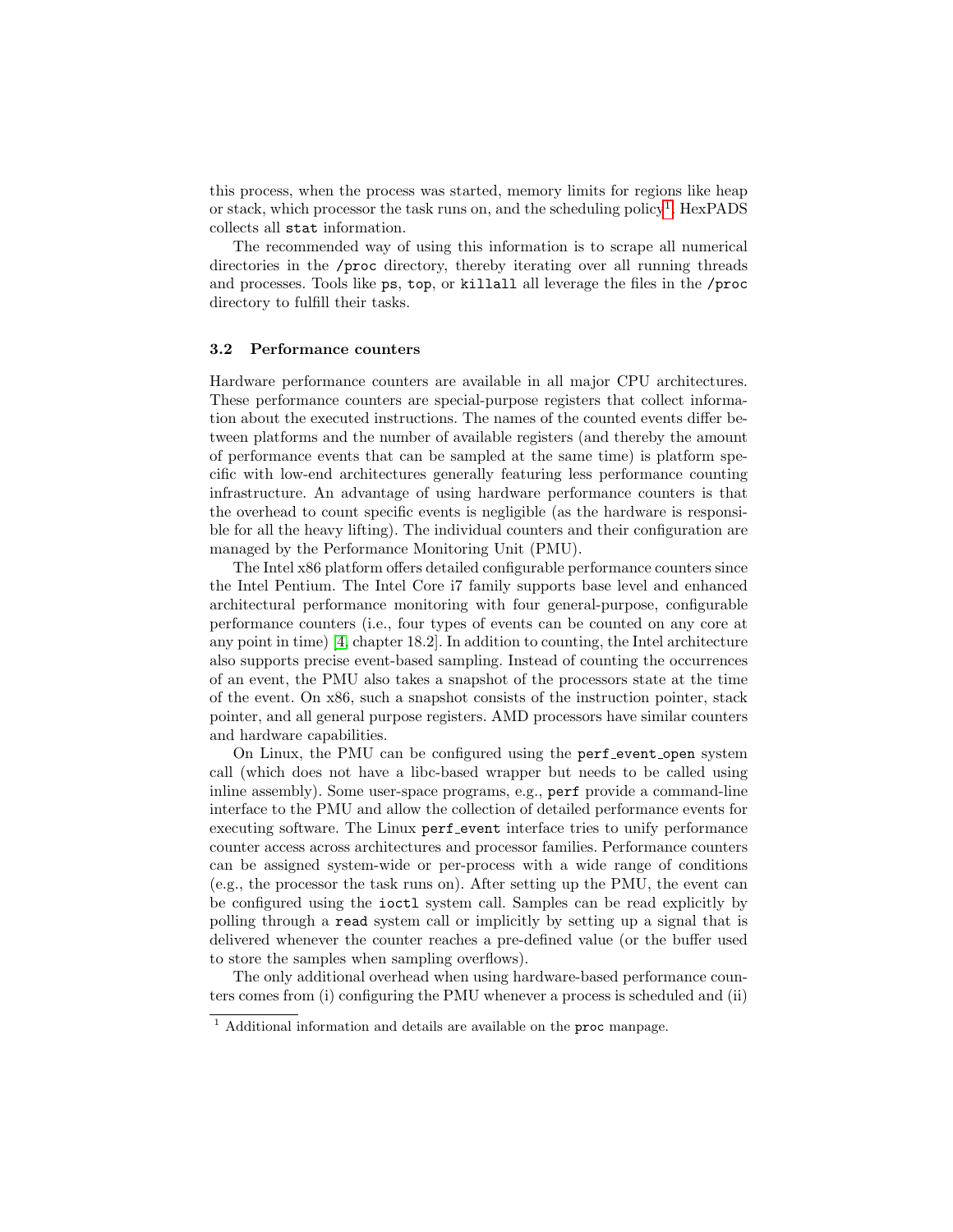updating the aggregates whenever the process is interrupted. Collecting counters might incur some overhead during execution but these effects are hidden by the microarchitecture. In addition, if an event is sampled (and not just counted) then there is also additional cache pressure when samples are written into the sample buffer. The overhead of running performance counters alongside the executed software is in the noise (less than 1%).

# <span id="page-4-1"></span>4 HexPADS design

The core principle of HexPADS is to search for general attack behavior and attack artifacts in all running processes. The underlying hypothesis is that software attacks significantly change the environment or the behavior of a process or processes. Both the attacking process (if run on the same machine) and the attacked process (usually a service) will exhibit behavior that can be mapped to an attack. If an attacker uses, e.g., a cache-based CSC to communicate or to leak information from a benign process then the cache miss rate will increase significantly. Such changes can be observed by regularly checking key parameters of all running processes. A challenge for a detection mechanism is to detect attacks with few false positives. If applications run in phases then phase transitions can lead to a significant change in the observed behavior as well. A detection mechanism must be able to distinguish between phase changes and attacks. [Figure 1](#page-4-0) gives an overview of the HexPADS system. HexPADS leverages information from the operating system to collect core process characteristics of all running processes and uses the CPU's PMU to collect detailed low-level performance events from the underlying hardware.

We design HexPADS as a generic process behavior collection mechanism with a plugin-based detection subsystem for different attacks. The core of HexPADS continuously measures a set of parameters for all running processes at negligible overhead. A flexible plugin interface extends the collection mechanism and allows detectors to analyze the behavior of processes. Each plugin detects a certain type of attack using past and current performance data of a process. HexPADS detects



<span id="page-4-0"></span>Fig. 1. Overview of the HexPADS system.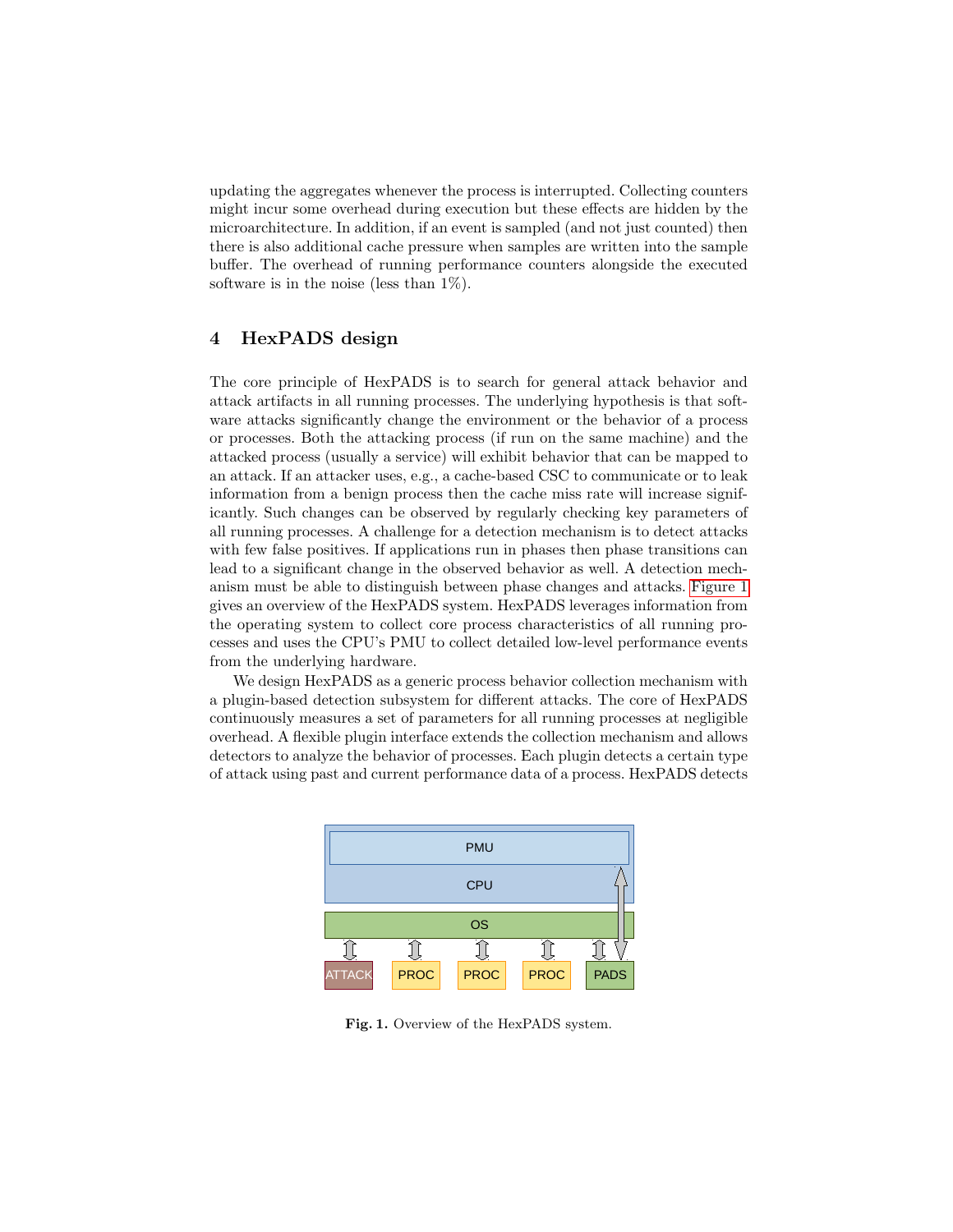attacks by collecting and analyzing system information in five stages that are periodically repeated when the system is running:

- 1. To gather the necessary runtime information, HexPADS polls detailed process statistics of all running processes. This data is stored in a buffer across iterations to allow aggregate checks, e.g., page faults per iteration. This step takes care of registering new processes (including the setup of performance counters) and cleaning up dead processes.
- 2. Poll necessary performance counters for each running process. All performance counter results are stored in a buffer to allow aggregate checks and the counters are reset to 0.
- 3. Calculate performance statistics for each process to, e.g., allow checking if any measured parameter has changed rapidly.
- 4. Evaluate a set of attack signatures on the measured performance statistics for each process. If an attack signature matches the behavior of a process then a potential attack is detected.
- 5. If any potential attacks were reported, this step takes evasive or counter measures and reports the attack.

In its default configuration, HexPADS will collect the following performance counters: number of executed instructions, number of last level cache accesses, and number of last level cache misses. In addition to the performance counters, detectors can use the status information of each process as exported from the kernel, e.g., number of minor page faults, number of major page faults, and execution time are used in our signatures. In addition to this baseline, all other information available in the exported process' status can be used and additional counters can be configured. If the amount of desired performance events exceeds the available hardware registers, a time-based sampling scheme can multiplex the available registers (with some loss of precision). HexPADS uses a buffer to store the samples, all elements are initialized with the first measurement.

Attack detectors are functions that evaluate, based on the history of performance samples, if a process is either under attack or attacking another process. If an attack detector matches then it reports the potential attack and the PID to the attack reporting and mitigation module.

Distinguishing between attacking and attacked process is not always straight forward (e.g., a cache-based CSC attack will increase the cache misses in both the attacking and the attacked process). Countermeasures therefore cannot just kill the reported process and other mitigation strategies must be used. Any attack will be reported to the administrator who can decide on specific counter measures. In addition, HexPADS supports a set of automatic counter measures that can mitigate or slow down the attack. HexPADS, e.g., slows down the attacking process (reducing the bandwidth of CSC attacks), stops the attacking process until an administrator can evaluate the situation, or enforces specific scheduling decisions (e.g., pinning processes to disjoint processors[2](#page-5-0) ). Other mitigation strategies are possible as well, depending on the attack vector.

<span id="page-5-0"></span><sup>2</sup> Scheduling processes on disjoint cores is not enough as the last level cache is shared.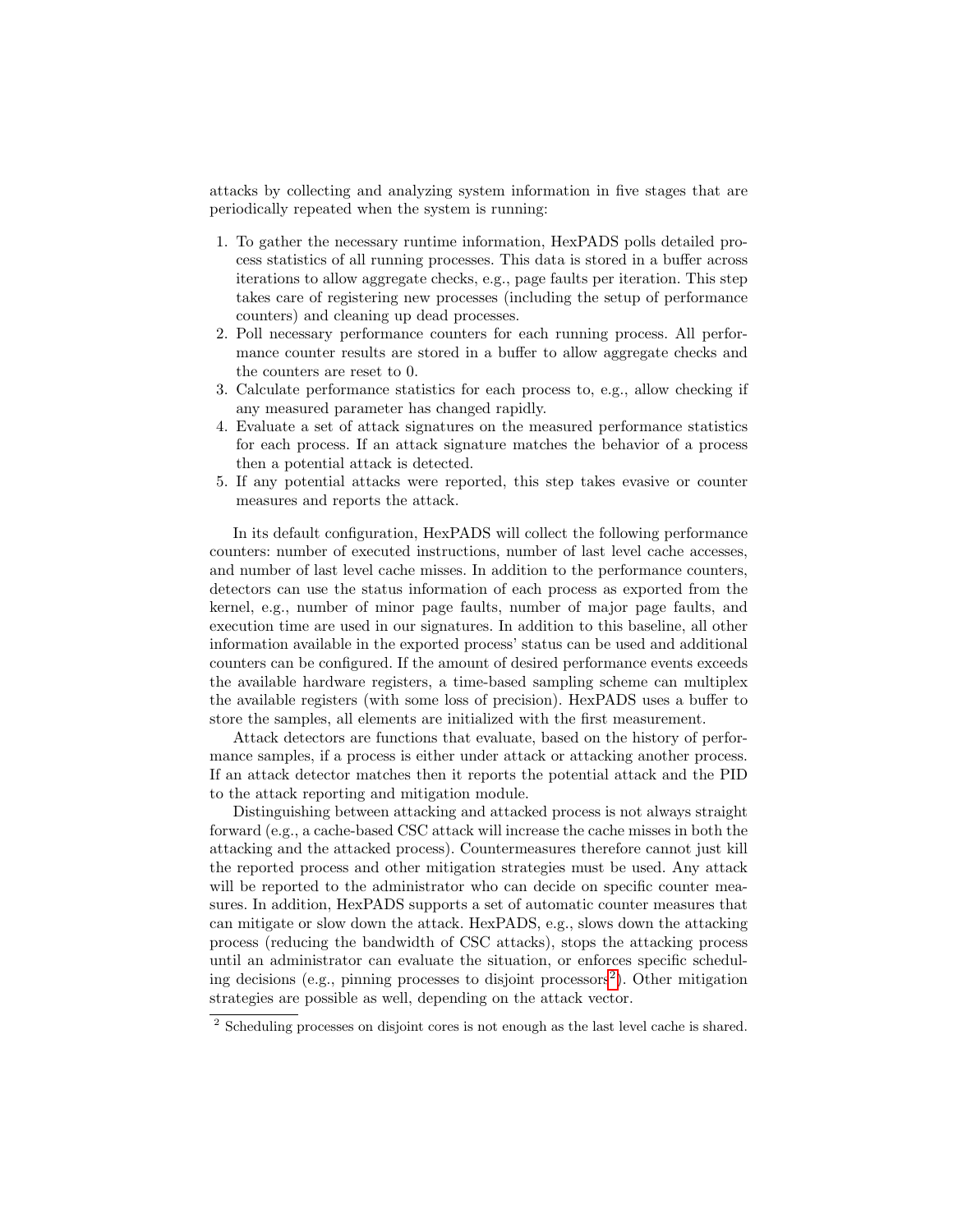# 5 Implementation

Following a least privileges principle, HexPADS runs as a user-space daemon and collects information of all running processes. If multiple virtual machines share a single CPU then a HexPADS daemon must run on each VM. Results can then be collected by a central daemon and are evaluated across all running processes on all VMs. Our prototype implementation currently supports monitoring on a single system without distributing the results.

Our prototype follows the design outlined in [Section 4](#page-4-1) and implements the described analysis loop: it (i) crawls all running processes, updates status information, and initializes performance counters for new processes, (ii) polls the performance counters of all processes, (iii) calculates performance statistics, (iv) evaluates if an attack is in progress, and (v) deploys potential countermeasures against the affected processes. The ringbuffer for the measurements stores the last 60 samples and the scan interval is set to once each second.

The prototype is open-source<sup>[3](#page-6-0)</sup> and the implementation uses less than  $2,000$ lines of C code. The prototype implementation includes the base framework, detectors for rowhammer, cache CSC attacks, and CAIN attacks and the slowdown and stop the process counter measures. The slow-down counter measure reduces the priority of the identified process and optionally pauses the process to some extend. The stop counter measure stops the process through the SIG STOP signal. We discuss individual detectors in [Section 6](#page-6-1) as a set of three case studies.

# <span id="page-6-1"></span>6 Evaluation

Evaluating the performance overhead of HexPADS on a modern system shows that the increased protection results in negligible (non-measurable) performance overhead. Using a set of case studies, we show how HexPADS can detect different attacks: rowhammer attacks, cache CSCs, and CAIN attacks. We have run HexPADS with these detectors on both desktops and servers with regular workload for several days without false positives.

## 6.1 Performance overhead

The perceived overhead for HexPADS is negligible and makes up for less than 1% of CPU time on a single core on a modern system. To measure impact on other running processes we measured the performance overhead using the SPEC CPU2006 and PARSEC 3.0 benchmarks. We ran our experiment on an Ubuntu 14.04 system with an Intel Core i7-3770 CPU at 3.40 GHz with 4 cores (8 threads), 16 GB of memory. We compiled all SPEC CPU2006 C/C++ benchmarks with clang 3.4 and O3. To reduce noise we averaged over 3 runs using the ref dataset (the default configuration for a reportable run in SPEC CPU2006). We compiled PARSEC 3.0 in its default configuration and evaluate it using the native dataset and 16 threads.

<span id="page-6-0"></span><sup>3</sup> The source code of HexPADS is available at <http://github.com/HexHive/HexPADS>.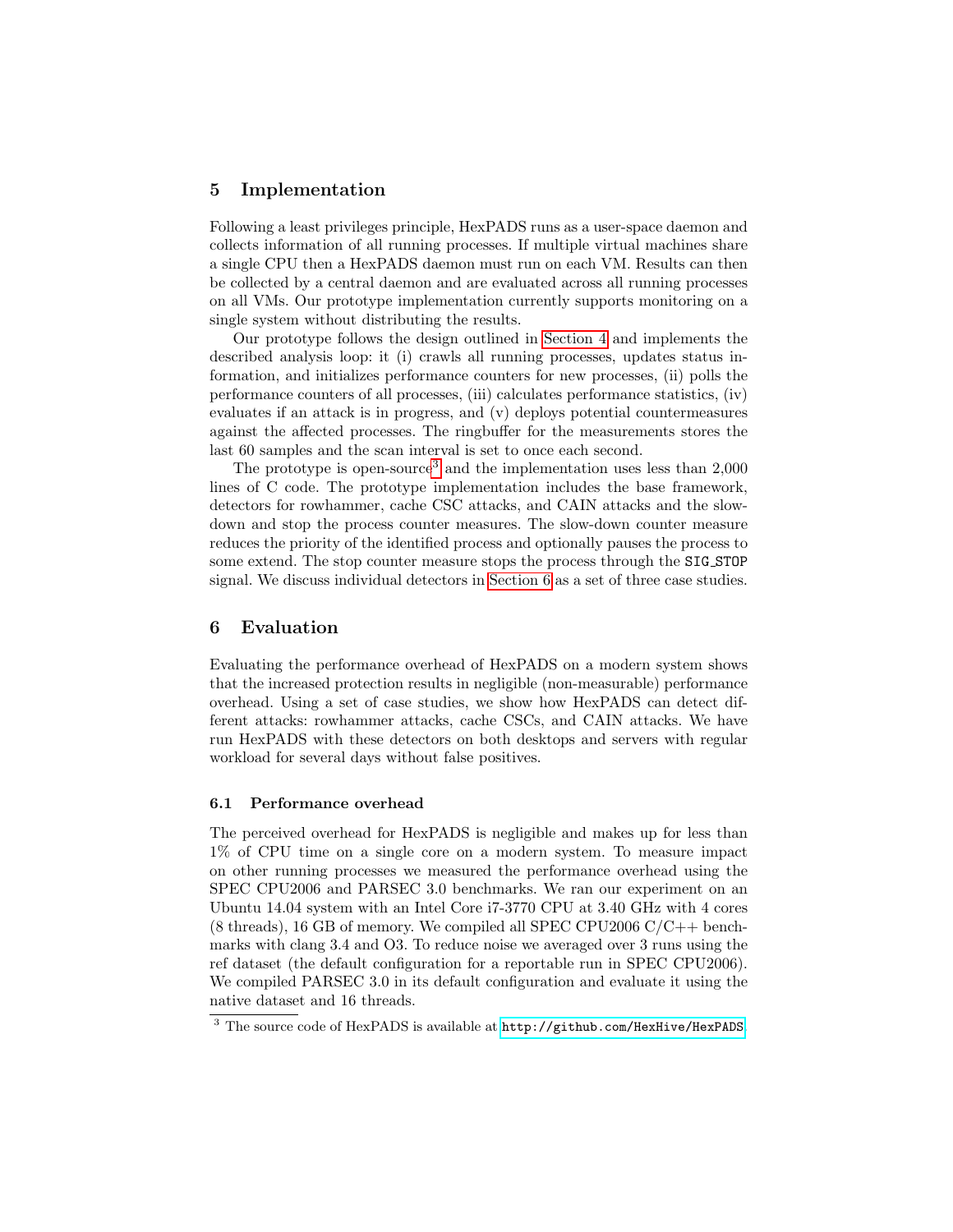| SPEC CPU2006          |     |               | Idle PADS Overhead | PARSEC        | native |                 | PADS Overhead |
|-----------------------|-----|---------------|--------------------|---------------|--------|-----------------|---------------|
| 400.perlbench         | 306 | 302           | $-1.32\%$          | blackscholes  | 36.98  | 36.93           | $-0.12\%$     |
| $401$ .bzip $2$       | 396 | 389           | $-1.80\%$          | bodytrack     | 29.88  | 30.44           | 1.88%         |
| $403.\mathrm{gcc}$    | 242 | 238           | $-1.68\%$          | canneal       | 57.06  | 58.26           | 2.10\%        |
| $429$ .mcf            | 234 | 211           | $-10.90\%$         | dedup         | 13.73  | 14.02           | $2.11\%$      |
| 445.gobmk             | 374 | 371           | $-0.81\%$          | facesim       | 94.45  | 96.28           | 1.94%         |
| 456.hmmer             | 327 | 325           | $-0.62\%$          | ferret        | 63.64  | 64.77           | 1.77%         |
| $458$ sieng           | 405 | 403           | $-0.50\%$          | fluidanimate  | 72.21  | 72.40           | $0.26\%$      |
| 462.libquantum        | 287 | 289           | $0.69\%$           | freqmine      | 81.83  | 80.88           | $-1.17\%$     |
| 464.h264ref           | 419 | 417           | $-0.48\%$          | netdedup      | 13.04  | 13.81           | 5.92%         |
| 471.omnetpp           | 292 | 292           | $0.00\%$           | netferret     | 407.20 | 410.16          | $0.73\%$      |
| $473.\mathrm{astar}$  | 304 | 298           | $-2.01\%$          | netstr.clust. | 132.60 | 133.32          | $0.54\%$      |
| 483.xalancbmk         | 198 | 197           | $-0.51\%$          | raytace       | 64.25  | 65.07           | 1.27%         |
| 433.milc              | 349 | 334           | $-4.49\%$          | streamcluster | 121.35 | 121.93          | $0.48\%$      |
| $444$ .namd           | 289 | 288           | $-0.35\%$          | swaptions     | 45.33  | 44.95           | $-0.83\%$     |
| $447.\mathrm{dealII}$ | 214 | 213           | $-0.47\%$          | vips          | 21.29  | 21.60           | 1.47\%        |
| $450$ .soplex         | 195 | 194           | $-0.52\%$          | x264          | 17.84  | 19.48           | 9.17\%        |
| 453.povray            | 126 | 126           | $0.00\%$           |               |        |                 |               |
| 470.lbm               | 200 | 198           | $-1.01\%$          |               |        |                 |               |
| 482.sphinx3           | 400 | 396           | $-1.01\%$          |               |        |                 |               |
| Average               |     | 292.47 288.47 | $-1.39\%$          | Average       |        | 1272.69 1284.30 | $0.91\%$      |
| Geo.Mean              |     | 279.59 275.64 | $-1.43\%$          | Geo.mean      | 52.05  | 52.93           | $1.69\%$      |
|                       |     |               |                    |               |        |                 |               |

<span id="page-7-0"></span>Table 1. Performance results for HexPADS on SPEC CPU2006 and PARSEC. Native and HexPADS numbers are in seconds, overhead is in percent.

[Table 1](#page-7-0) shows the performance results. In general, the overhead for HexPADS is negligible and in our experiment we observed a slight performance improvement for SPEC CPU2006 (likely due to cache variations and fluctuations of the scheduler placing benchmarks on different cores) and a slight performance degradation for PARSEC. The average and geometric mean is less than 2% and therefore likely noise for both benchmarks. The only infrequent false positives we measured were for CAIN on dedup/netdedup (see [Section 6.4\)](#page-9-0).

We conducted our experiments on an idle system with multiple cores. The SPEC CPU2006 benchmarks are single threaded but the PARSEC benchmarks are highly parallel. Most of the information is collected by low overhead performance counters and the HexPADS process sleeps most of the time. When observing HexPADS with the htop command it uses less than 1% of the CPU to continuously scan, measure, and analyze performance data. In comparison, ninja [\[7\]](#page-14-4) detects illegal suid processes by scanning the process list at 1.5 - 2% overhead.

## 6.2 Case study: rowhammer

Rowhammer [\[25\]](#page-15-3) is a DRAM vulnerability that causes bit flips in DRAM cells, triggered by frequent accesses to neighbouring cells. The DRAM accesses to the adjacent cells cause an interaction with the cell in between, resulting in random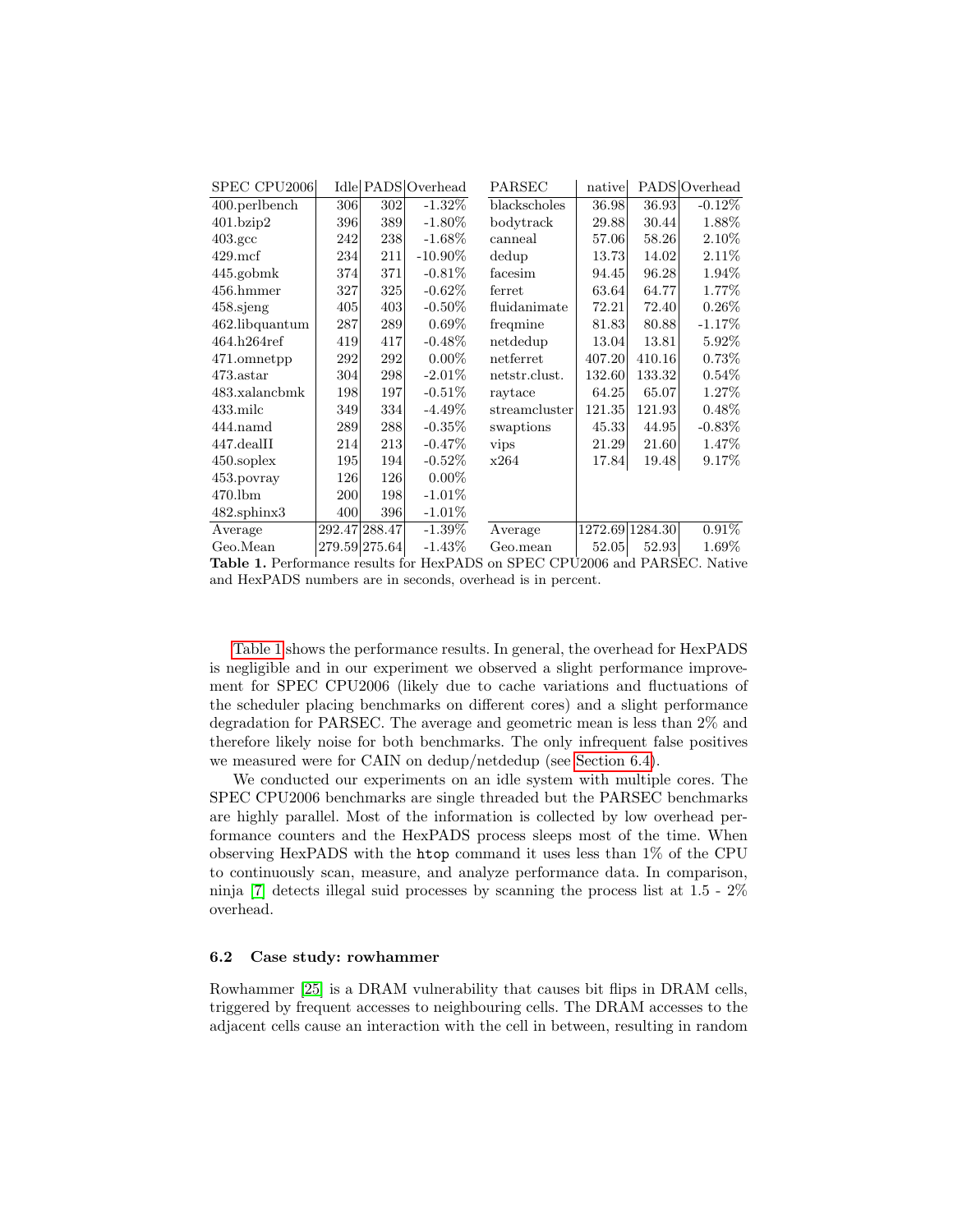bit flips. The rowhammer attack executes cache flush instructions and accesses memory locations in a tight loop. In the attack scenario described by Google's P0 security group, they managed to cause bit flips in a Page Table Entry (PTE) that causes the PTE to point to a physical page under the control of the attacker. This hardware bug allows the attacker to escalate her privileges from user-space to the highest software level, side-stepping all hardware security layers, execution layers, and defense mechanisms.

While incredible powerful, the rowhammer attack is extremely noisy (on the memory bus) and long running. The attack only succeeds if a very large amount of adjacent DRAM accesses are executed in short order, i.e., between refresh intervals that negate all intermediate effects. The attack relies on a high bandwidth to the DRAM cells and therefore has limited interaction with the operating system, e.g., through the page fault handler that adds overhead, reducing the bandwidth for the attack. The overall amount of page faults (or page fault ratio) is therefore low.

```
i ranges from 0 to NR_SAMPLES , not inclusive
cur = current iteration
prev = previous iteration
cache_access = sum ( cache_access [ i ]) / NR_SAMPLES
cache_miss = sum ( cache_miss [ i ]) / NR_SAMPLES
miss_rate = cache_miss / cache_access
fault_rate = page_faults [ cur ] / page_faults [ prev ]
if (
 miss_rate > 0.70 and
 cache_miss > 500 ,000 and
 fault_rate < 0.01
 ) cache_attack_detected () ;
```
<span id="page-8-0"></span>Fig. 2. Pseudo code for rowhammer detector based on cache misses and page faults.

Our rowhammer detector (see [Figure 2\)](#page-8-0) measures cache accesses and cache misses of all running processes and checks if the cache miss rate is higher than 70% (i.e., more than 70% of all cache accesses are cache misses), the total amount of cache misses is significant, and the number of page faults is low. As rowhammer is a long running attack, our detector averages the cache misses over the sliding window of collected samples. In addition, the average page table miss rate must be low, otherwise the memory accesses would not happen fast enough. If the cache miss rate is too low then no bits are flipped. Using the rowhammer pro-to type implementation<sup>[4](#page-8-1)</sup> we always measured a cache miss rate of  $> 90\%$  (more than 4,000,000 cache misses per iteration, the highest number of cache misses of a benign process was 101,000 cache misses per iteration) and the attack is

<span id="page-8-1"></span><sup>4</sup> Google's prototype implementation is available at [https://github.com/google/](https://github.com/google/rowhammer-test) [rowhammer-test](https://github.com/google/rowhammer-test).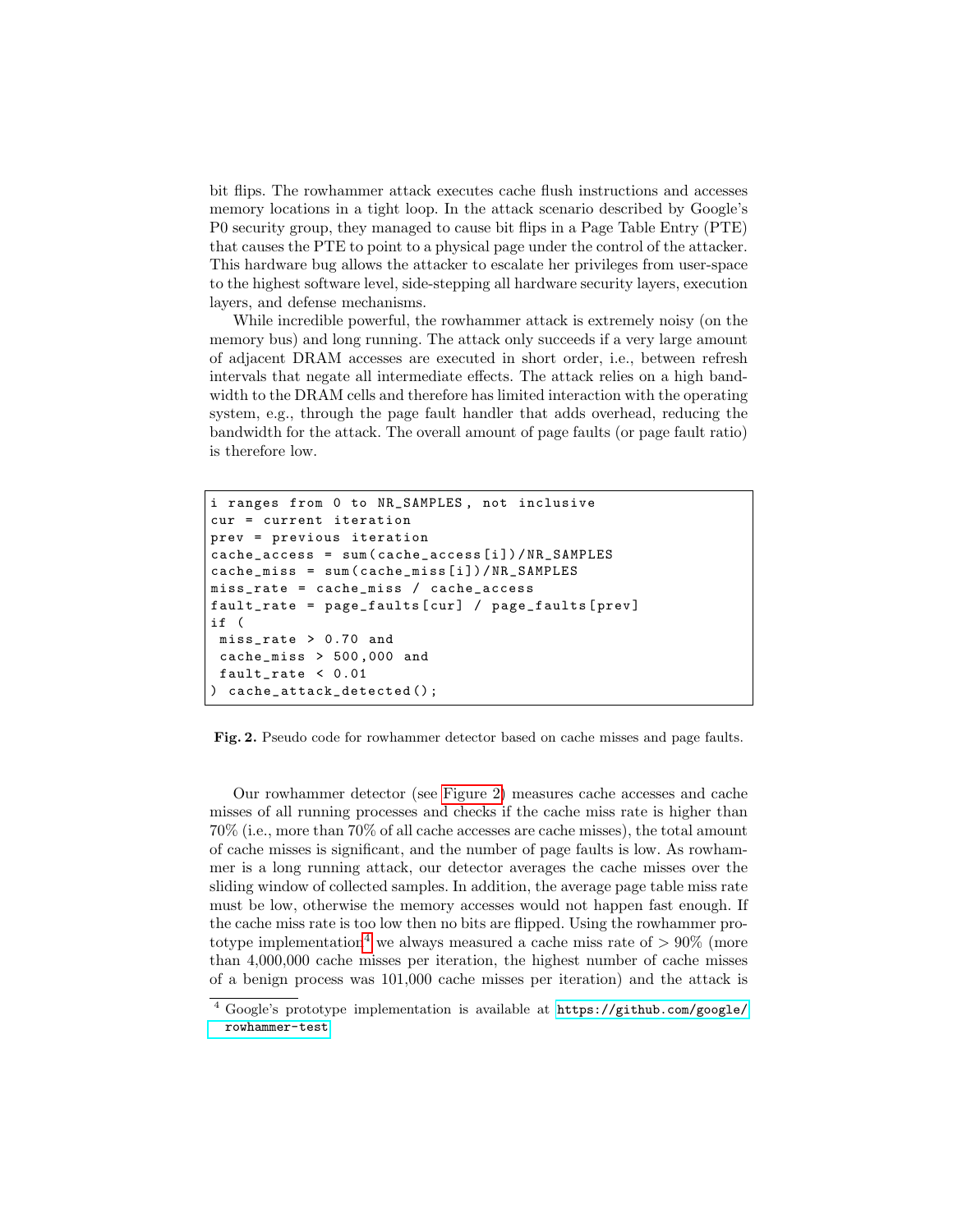detected immediately after the process starts up. Any successful rowhammer attack will always be noisy and the cache miss rate per instruction must be high for the attack to be successful. The default counter measure slows down an offending process for a configurable amount of time.

## 6.3 Case study: cache-based CSCs

Cache CSCs are very similar in their cache access patterns to the rowhammer attack. Generally, a cache CSC uses one of three ways to communicate [\[8\]](#page-14-5): (i) evict and time (the attacker measures execution of the victim's code, evicts the cache, and measures the same code again), (ii) prime and probe (the attacker fills its own memory and measures through access times what data was evicted by the victim), or (iii) flush and reload (the attacker flushes shared memory and measures what memory was reloaded by the victim). All these attacks have in common that they result in a huge amount of cache misses in a short amount of time as large memory areas have to be flushed and read/written.

We have tested two cache covert channels: (i) cache template attacks [\[11\]](#page-14-1) which is based on flush and reload and (ii) an enhanced version of C5 [\[18\]](#page-15-6) which is based on prime and probe. The observed memory access pattern is very similar to rowhammer attacks with the difference that a cache CSC is only concerned about the cache itself and not if the memory is written back to DRAM. In our experiment, cache template attacks results in about 1,500,000 cache misses per iteration and C5 attacks in about 2,300,000 cache misses per iteration.

We therefore use the same detector as for rowhammer to detect cache CSCs. The covert channels described above rely on a combination of repeated flushing or filling of the cache and measuring timing. The cache flushing and filling is measurable through cache misses, indicating that a cache CSC is being used.

Our current detector does not distinguish between rowhammer and cache CSCs and successfully detects both attacks. Cache CSCs will always incur a high amount of cache misses, just like rowhammer attacks. If the attacker lowers the speed of the cache attack, the bandwidth will decrease alongside which results in additional noise on the channel. After a certain noise level is reached the attack becomes unrealistic.

#### <span id="page-9-0"></span>6.4 Case study: CAIN

CAIN (Cross VM ASL INtrospection) [\[2\]](#page-14-2) leverages memory deduplication as a side channel to recover ASLR base addresses of loaded libraries in co-located virtual machines. For a successful attack, an attacker needs to execute userspace code on a virtual machine that is co-located with the target machine (i.e., runs on the same physical hardware). Memory deduplication searches for shared memory pages across virtual machines and coalesces any common pages. A write to a merged page results in a page fault caught by the VMM and triggers a copyon-write operation, resulting in a timing side channel that allows the detection of specific memory pages in concurrently running virtual machines. Memory deduplication saves physical memory but causes performance degradation when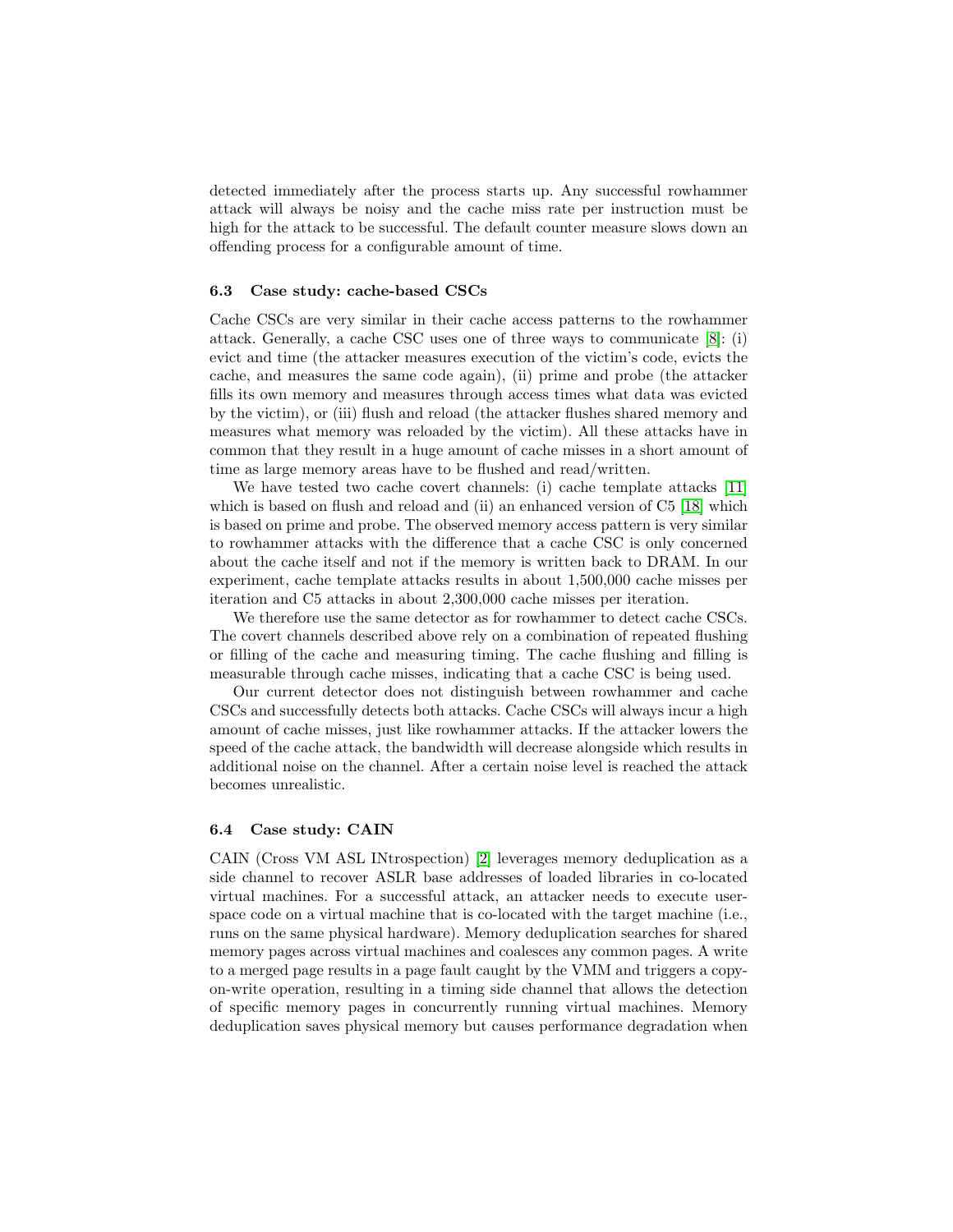pages are unmerged (e.g., when one virtual machine writes to the page). CAIN generates a large amount of page candidates for specific libraries, picking a page that is static except for a set of pointers relative to the library's base address. Each generated page candidate then has the probability of  $\frac{1}{\text{ASL entropy}}$  of being present in the target virtual machine. CAIN uses all available memory to generate target pages and then waits for the memory deduplication mechanism to merge a candidate page and the target page. The correct target page is then detected by measuring timing when writing to the page (due to the copy-on-write it takes a longer time to write compared to an unmerged page).

CAIN behavior is naturally bursty and generates a large amount of page faults and cache misses in a short time whenever new candidate pages are generated. This behavior is easily detected by measuring the gradient of page faults and the amount of cache misses (for writing).

```
cur = current iteration
prev = previous iteration
page_faults = array of page fault measurements
cache_miss = array of cache miss measurements
page_miss_rate = page_faults [ cur ]/ executed_instr
if (
 page_faults [ prev ] > 2.0 * page_faults [ cur ] and
 page_faults [ cur ] > 100000 and
 cache_miss [ cur ] > 10000 and
 page_miss_rate > 0.001
) CAIN_attack_detected () ;
if (
page_faults [ prev ] + page_faults [ cur ] > 256000
) CAIN_attack2_detected () ;
```
<span id="page-10-0"></span>Fig. 3. Pseudo code for CAIN detector based on cache misses and page faults.

Our detector (see [Figure 3\)](#page-10-0) checks if (i) the amount of page faults in the current iteration is more than double the amount of page faults in the previous iteration (i.e., the amount of page faults doubled), there were more than 100,000 page faults, more than 10,000 cache misses in this iteration, and the page miss rate per executed instruction in the last interval was higher than 0.001 or (ii) the amount of page faults in the last two iteration is higher than 256,000 (which corresponds to 1024MB of memory being initialized in a short interval). The first part of the detector checks the increasing flank while the second part checks for a high amount of new memory that is allocated in a short burst. Our detector currently does not check for the ratio between read and write cache misses, for CAIN the amount of write cache misses would be much higher than the amount of read cache misses. Only the PARSEC dedup/netdeup benchmarks experienced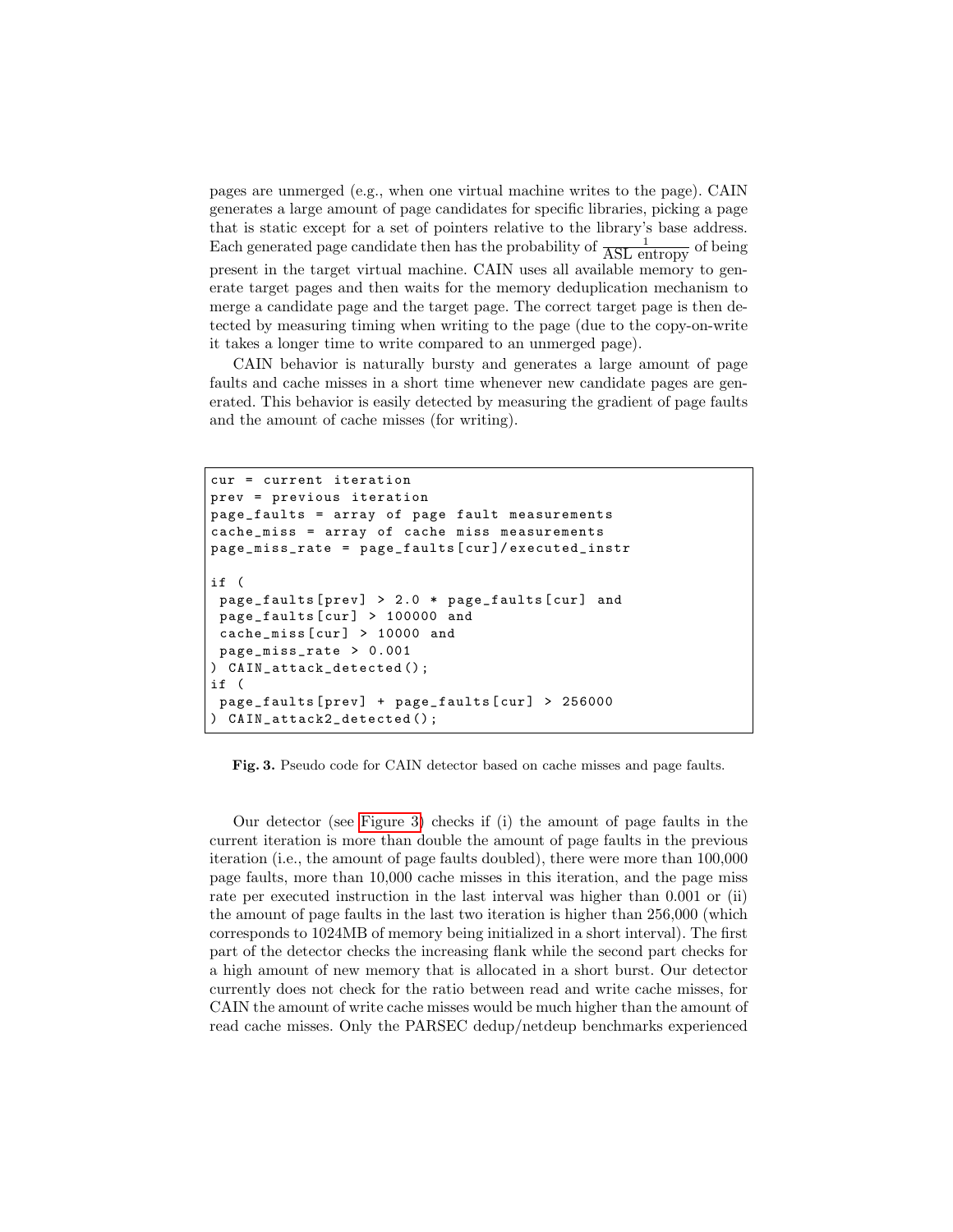false positives as this benchmark allocates a huge amount of memory during startup. For the complete evaluation, the first check results in 1 false positive and the second check in 24 false positives. CAIN attacks are not time critical, so for a future detector we will ensure that benign cases that continuously use the allocated memory do not trigger a detection.

The current detector measures the memory allocation pattern of a CAIN attack through page faults, cache misses, and the amount of allocated memory. CAIN attacks could mitigate the detection by allocating less memory, which would reduce the effectiveness of the attack. An extension of the detector could measure the absence of accesses after detection to detect the phase where CAIN is waiting for the VMM to merge individual pages.

#### 6.5 Discussion, limitations, and future work

The efficiency and success of HexPADS depends on the ability of the detectors to distinguish benign behavior from malicious behavior. The attacks evaluated in the case studies are fundamentally different from benign applications due to the underlying constraints of the attacks. With knowledge of the signatures (which will likely be widely distributed and analyzed), an attacker could launch some form of targeted Mimicry [\[30\]](#page-15-7) attacks. Mimicry attacks hide the malicious behavior in benign behavior, thereby circumventing detection. HexPADS is not immune to Mimicry attacks and an attacker could, e.g., slow down the number of cache accesses to evade the rowhammer detection. But by slowing down the attack it becomes less efficient and more likely to fail, e.g., for rowhammer, if the attack does not achieve a sufficiently high number of memory accesses between memory refresh operations then the attack will fail. The design of effective detectors depends on a threshold where the attack is no longer successful, yet the amount of false positives remains low. We acknowledge the difficulty of finding such efficient thresholds, especially for programs with different program characteristics where the threshold must be conservative.

In the current version, the baseline behavior and the signatures are hardcoded. The current signatures are based on manual analysis of program executions. As future work we will look into ways of coming up with tighter and more precise signatures automatically, e.g., by collecting benign traces of a wide variety of applications and workloads and using machine learning to automatically extract a baseline pattern and classify the different samples into general signatures. In addition, we will look into aggregating performance measurements of child processes to mitigate an attacker that constantly spawns children to prevent detection. The current motivating examples and case-studies focus on memory attacks. In future work, HexPADS can either be extended to include other attack vectors (e.g., by sampling other performance events), or its concept can be integrated into other attack detection frameworks.

The current prototype implementation is limited to single host detection and does not coordinate information across different virtual machines (i.e., the detection mechanism must run on the same virtual machine as the attacker). This is merely an engineering limitation and the prototype can be extended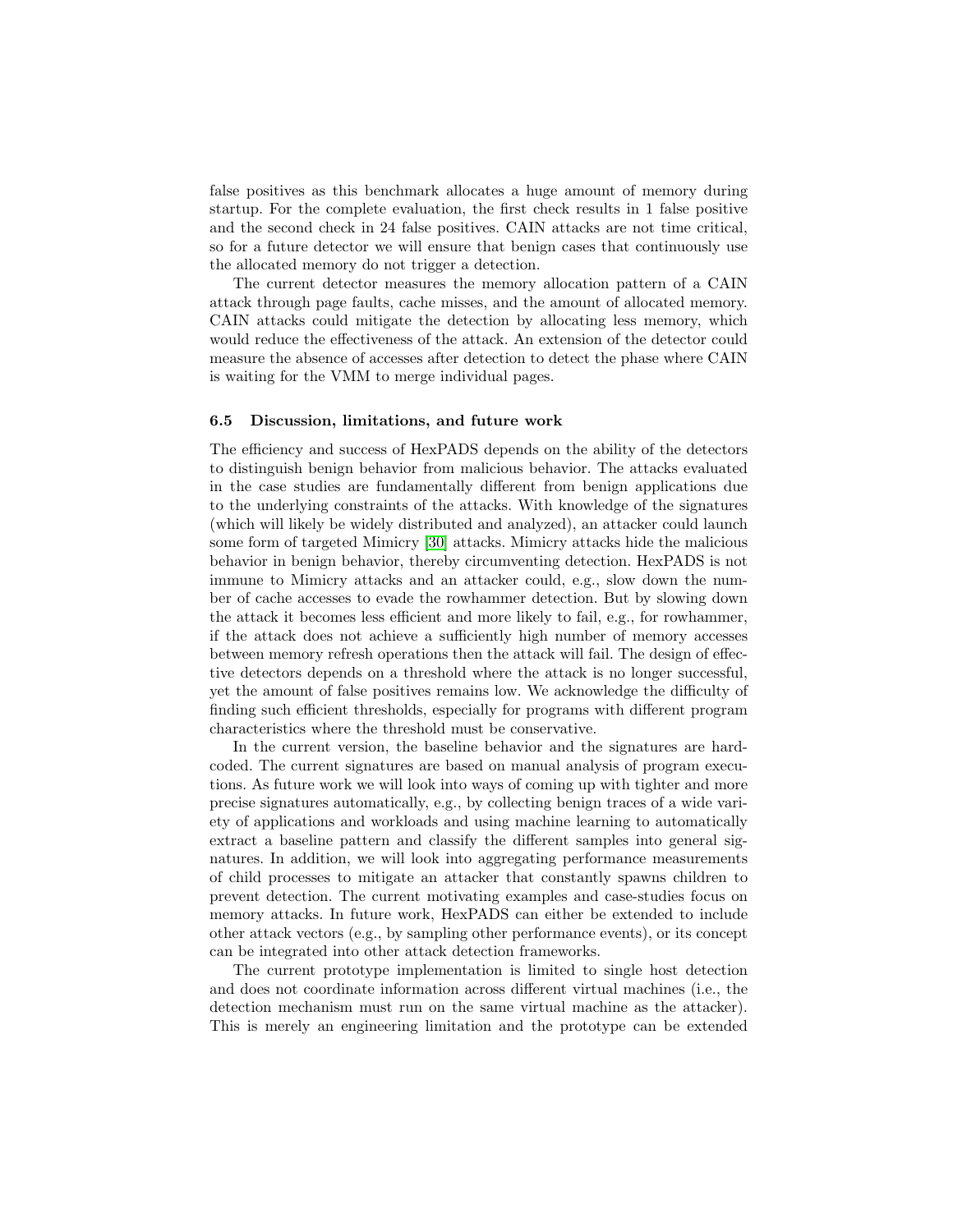through additional programming effort. A CAIN attack can only be observed on the same system, so the detector must either run on the attacker machine (e.g., in the case where the attacker controls only a user-space application) or at the level of the hypervisor. An advantage of the current implementation is that the daemon has negligible overhead and runs without any elevated privileges. Disadvantages of such an implementation are that (i) only effects on the system can be observed, attacks from non-monitored systems (virtual machines) are missed and (ii) the operating system is a part of the trusted computing base, any attacker with elevated privileges (administrator privileges) can disable the monitoring and detection mechanism.

# 7 Related work

Related work for HexPADS exists in different areas. On one hand, prior work on CSC attacks is used as a motivation to develop our attack detection mechanism and we use different CSC mechanisms to evaluate our work. On the other hand, we compare our work against different existing CSC attack detection and mitigation mechanisms, showing key differences between our performance counter based approach and other approaches that focus on mitigation instead of detection. Last but not least, we compare against other existing intrusion detection mechanisms and explain why they detect attacks on a different abstraction level.

#### 7.1 Covert and Side channel attacks

Last level caches are a prime target to extract information using CSC information leaks across processes or even across virtual machines. Sensitive information (e.g., cryptographic keys) can be extracted from unwilling sensitive processes [\[24](#page-15-4)[,39,](#page-16-0)[37](#page-15-5)[,11\]](#page-14-1) or two malicious processes can use the covert channel to communicate stealthily [\[18\]](#page-15-6). A challenge for these CSC attacks is the underlying hardware configuration as each CPU family can be different. Unfortunately, an automated exploration of the cache configuration is possible [\[19,](#page-15-8)[11\]](#page-14-1).

Other CSCs include, e.g., the last branch target buffer [\[1\]](#page-14-6), the memory bus [\[36\]](#page-15-9), memory deduplication mechanisms [\[26,](#page-15-10)[14,](#page-14-7)[2\]](#page-14-2), and attacks against the underlying memory architecture [\[25\]](#page-15-3).

## 7.2 Covert and side channel attack detection and mitigation

A CSC attack detection mechanism may be implemented at the level of the hardware, the virtual machine monitor, the operating-system, or the application.

Hardware-based detection and mitigation mechanisms can be separated into approaches that partition resources [\[6](#page-14-8)[,31,](#page-15-11)[32\]](#page-15-12) with the downside of potentially under-utilizing resources, randomizing accesses [\[32,](#page-15-12)[33\]](#page-15-13), or limiting the granularity of the timer [\[17\]](#page-14-9).

On the hypervisor level, HomeAlone [\[38\]](#page-15-14) detects cross-VM side channel attacks by monitoring cache misses and cache behavior. Other defense mechanisms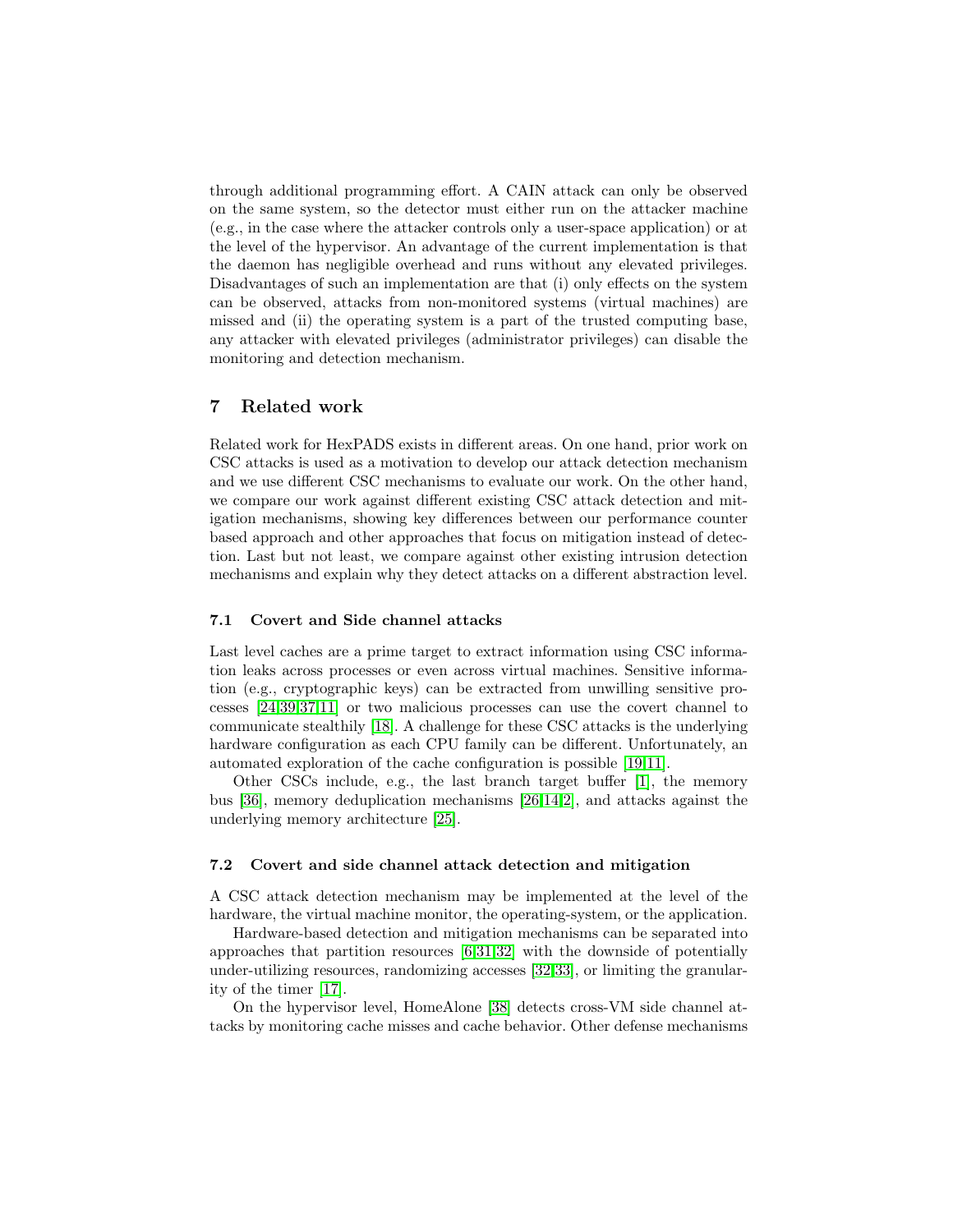in the hypervisor either partition resources to be used exclusively for a given virtual machine [\[15\]](#page-14-10) (with the drawback that same-machine attacks are possible) or limit the timer granularity for virtual machines [\[28\]](#page-15-15). HexPADS in comparison measures fine-grained performance events on the process level and allows the identification of individual processes that cause the outlier.

Düppel [\[40\]](#page-16-1) employs periodic cache flushing to introduce noise and to reduce the attacker's bandwidth. This is a pure mitigation mechanism that does not distinguish between benign behavior and attack behavior. HexPADS may use a mechanism to mitigate an ongoing attack as soon as it is detected with the advantage that cache flushing (and the associated overhead) only occurs during active attacks and not whenever a sensitive operation is executed.

#### 7.3 Intrusion detection and mitigation

Network-based IDS like Bro [\[22\]](#page-15-2) detect an intrusion by inspecting network packets. Host-based IDS observe system characteristics like system call patterns and parameters [\[13,](#page-14-11)[34,](#page-15-16)[20\]](#page-15-17), log analysis [\[3\]](#page-14-12), or file integrity checking (e.g., AFICK, Tripwire, or AIDE [\[10,](#page-14-13)[3\]](#page-14-12)) to detect malicious activity. Intrusion detection systems are either misuse-based or anomaly-based. A misuse-based IDS matches a set of patterns against the observed pattern [\[23,](#page-15-18)[22,](#page-15-2)[29\]](#page-15-19). An anomaly-based IDS detects deviations from a well known, good baseline [\[5,](#page-14-14)[16,](#page-14-15)[9,](#page-14-16)[20,](#page-15-17)[35,](#page-15-20)[7\]](#page-14-4).

HexPADS targets microarchitectural features and uses performance counters to collect fine-grained system information to detect attacks that are not directly observable by regular introspection methods but need support from hardware performance monitors (e.g., by measuring the amount of cache misses).

# 8 Conclusion

Intrusion detection and attack detection systems enable the detection of otherwise uncaught attacks (i.e., if all other defense mechanisms fail). We have presented the design and open-source implementation of HexPADS, a novel attack detection mechanism that leverages both core systems parameters and performance counter-based statistics on program execution to detect ongoing attacks. The core system measures a set of system parameters and performance characteristics like, e.g., cache misses, executed instructions, or page faults. Through a flexible plugin mechanism we can add dynamic detectors for individual attacks. In three case studies we have evaluated HexPADS and shown its effectiveness against rowhammer, cache-based covert and side channels, and CAIN attacks by implementing simple detectors that use cache accesses, cache misses, page faults, and number of executed instructions to detect attacks. The performance overhead of HexPADS is negligible (non-measurable) and the flexible design and plugin structure simplifies adding new detectors for other and future attacks.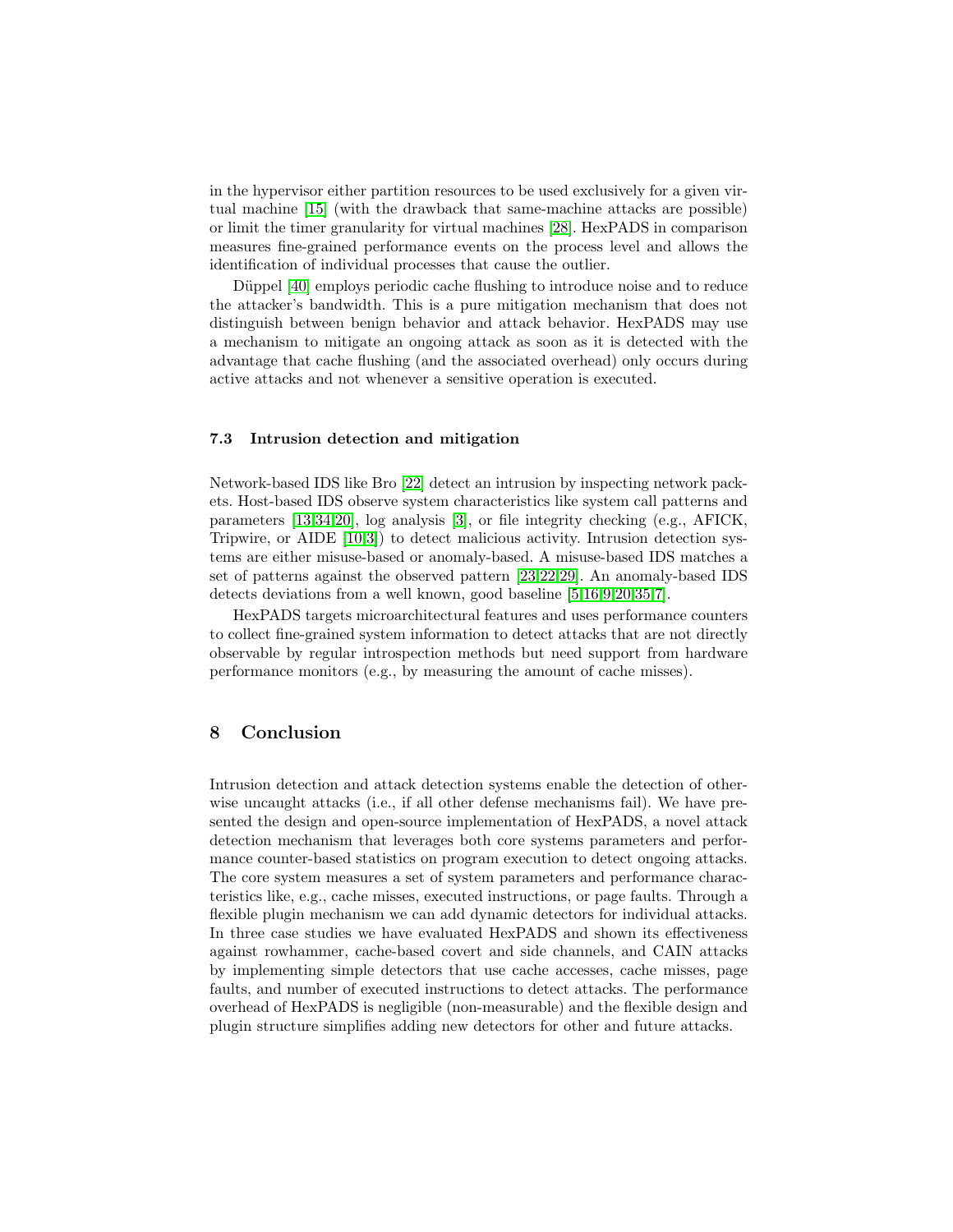## 9 Acknowledgments

We would like to thank Clémentine Maurice, Daniel Grauss, Antonio Barresi, Scott A. Carr, and Terry Ching-Hsiang Hsu for generous feedback on the paper. We also thank Clémentine and Daniel for providing access to the CSC implementation and Antonio for providing access to the CAIN implementation. This work was sponsored, in part, by NSF CNS-1513783.

## References

- <span id="page-14-6"></span>1. O. Aciiçmez, c. K. Koç, and J.-P. Seifert. Predicting secret keys via branch prediction. In RSA Conference on Topics in Cryptology, CT-RSA'07, 2006.
- <span id="page-14-2"></span>2. A. Barresi, K. Razavi, M. Payer, and T. R. Gross. CAIN: Silently Breaking ASLR in the Cloud. In WOOT'15: 9th Usenix Workshop on Offensive Technologies, 2015.  $(35\% \text{ acceptance rate} - 20/57).$
- <span id="page-14-12"></span>3. D. B. Cid. Ossec: Open source host-based intrusion detection system. [http:](http://ossec-docs.readthedocs.org/en/latest/) [//ossec-docs.readthedocs.org/en/latest/](http://ossec-docs.readthedocs.org/en/latest/), 2015.
- <span id="page-14-3"></span>4. I. Corp. Intel 64 and IA-32 Intel Architecture Software Developer's Manual Combined Volumes 3A and 3B: System Programming Guide, Parts 1 and 2, 2015.
- <span id="page-14-14"></span>5. D. Denning. An intrusion-detection model. IEEE Transactions on Software Engineering, 1987.
- <span id="page-14-8"></span>6. L. Domnitser, A. Jaleel, J. Loew, N. Abu-Ghazaleh, and D. Ponomarev. Nonmonopolizable caches: Low-complexity mitigation of cache side channel attacks. ACM Trans. Archit. Code Optim., 2012.
- <span id="page-14-4"></span>7. T. R. Flo. ninja process monitor. <http://forkbomb.org/ninja/>, 2010.
- <span id="page-14-5"></span>8. A. Fogh. Cache side channel attacks. [http://dreamsofastone.blogspot.com/](http://dreamsofastone.blogspot.com/2015/09/cache-side-channel-attacks.html) [2015/09/cache-side-channel-attacks.html](http://dreamsofastone.blogspot.com/2015/09/cache-side-channel-attacks.html), 2015.
- <span id="page-14-16"></span>9. A. Ghosh, J. Wanken, and F. Charron. Detecting anomalous and unknown intrusions against programs. In Annual Computer Security Applications Conf., 1998.
- <span id="page-14-13"></span>10. L. Grim and R. Vandenbrink. Ids: File integrity checking. Technical report, SANS Institute, 2014.
- <span id="page-14-1"></span>11. D. Gruss, R. Spreitzer, and S. Mangard. Cache template attacks: Automating attacks on inclusive last-level caches. In USENIX Security Symposium, 2015.
- <span id="page-14-0"></span>12. E. Hiroaki and Y. Kunikazu. ProPolice: Improved stack-smashing attack detection. IPSJ SIG Notes, pages 181–188, 2001.
- <span id="page-14-11"></span>13. S. A. Hofmeyr, S. Forrest, and A. Somayaji. Intrusion detection using sequences of system calls. J. Comput. Secur., 6(3), 1998.
- <span id="page-14-7"></span>14. G. Irazoqui, M. Inci, T. Eisenbarth, and B. Sunar. Wait a Minute! A fast, Cross-VM Attack on AES. In Intl. Symp. on Research in Attacks, Intrusions, and Defenses, 2014.
- <span id="page-14-10"></span>15. T. Kim, M. Peinado, and G. Mainar-Ruiz. Stealthmem: System-level protection against cache-based side channel attacks in the cloud. In USENIX Security Symposium, 2012.
- <span id="page-14-15"></span>16. C. Ko, M. Ruschitzka, and K. Levitt. Execution monitoring of security-critical programs in distributed systems: a specification-based approach. In IEEE Symp. on Security and Privacy, 1997.
- <span id="page-14-9"></span>17. R. Martin, J. Demme, and S. Sethumadhavan. Timewarp: Rethinking timekeeping and performance monitoring mechanisms to mitigate side-channel attacks. In Intl. Symp. on Computer Architecture, 2012.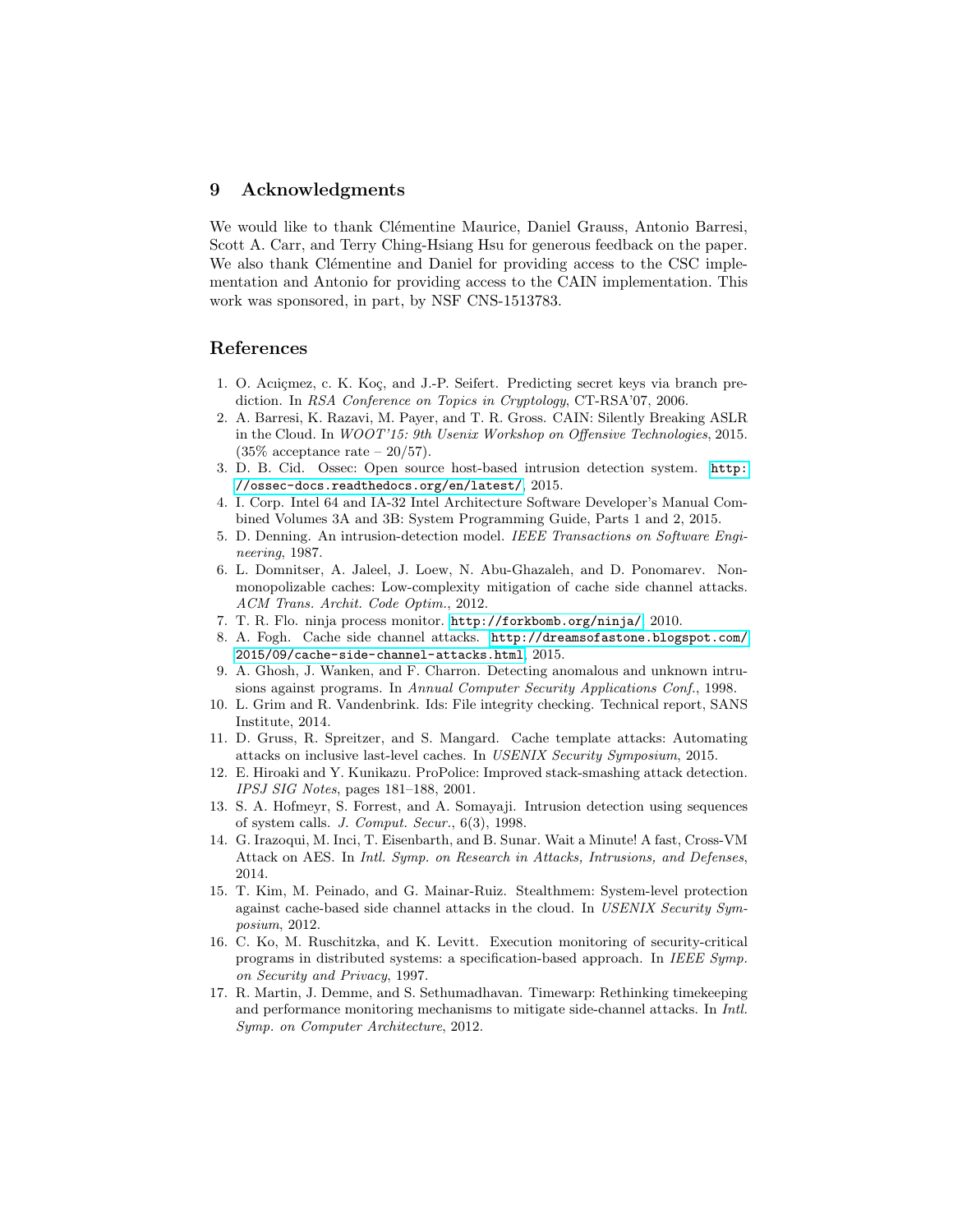- <span id="page-15-6"></span>18. C. Maurice, C. Neumann, O. Heen, and A. Francillon. C5: Cross-cores cache covert channel. In Conf. on Detection of Intrusions and Malware and Vulnerability Assessment, 2015.
- <span id="page-15-8"></span>19. C. Maurice, N. L. Scouarnec, C. Neumann, O. Heen, and A. Francillon. Reverse engineering intel last-level cache complex addressing using performance counters. In Intl. Symp. on Research in Attacks, Intrusions, and Defenses, 2015.
- <span id="page-15-17"></span>20. D. Mutz, F. Valeur, G. Vigna, and C. Kruegel. Anomalous system call detection. ACM Trans. Inf. Syst. Secur., 9(1), 2006.
- <span id="page-15-0"></span>21. PaX-Team. PaX ASLR (Address Space Layout Randomization). [http://pax.](http://pax.grsecurity.net/docs/aslr.txt) [grsecurity.net/docs/aslr.txt](http://pax.grsecurity.net/docs/aslr.txt), 2003.
- <span id="page-15-2"></span>22. V. Paxson. Bro: a System for Detecting Network Intruders in Real-Time. Computer Networks, 31(23-24):2435–2463, 1999.
- <span id="page-15-18"></span>23. P. A. Porras and P. G. Neumann. Emerald: Event monitoring enabling responses to anomalous live disturbances. In In Proceedings of the 20th National Information Systems Security Conference, 1997.
- <span id="page-15-4"></span>24. T. Ristenpart, E. Tromer, H. Shacham, and S. Savage. Hey, you, get off of my cloud: Exploring information leakage in third-party compute clouds. In ACM Conf. on Computer and Communication Security, 2009.
- <span id="page-15-3"></span>25. M. Seaborn and T. Dullien. Exploiting the dram rowhammer bug to gain kernel privileges. [http://googleprojectzero.blogspot.com/2015/03/](http://googleprojectzero.blogspot.com/2015/03/exploiting-dram-rowhammer-bug-to-gain.html) [exploiting-dram-rowhammer-bug-to-gain.html](http://googleprojectzero.blogspot.com/2015/03/exploiting-dram-rowhammer-bug-to-gain.html), 2015.
- <span id="page-15-10"></span>26. K. Suzaki, K. Iijima, T. Yagi, and C. Artho. Memory Deduplication As a Threat to the Guest OS. In European Workshop on System Security, 2011.
- <span id="page-15-1"></span>27. A. van de Ven and I. Molnar. Exec shield. [https://www.redhat.com/f/pdf/rhel/](https://www.redhat.com/f/pdf/rhel/WHP0006US_Execshield.pdf) [WHP0006US\\_Execshield.pdf](https://www.redhat.com/f/pdf/rhel/WHP0006US_Execshield.pdf), 2004.
- <span id="page-15-15"></span>28. B. C. Vattikonda, S. Das, and H. Shacham. Eliminating fine-grained timers in xen. In ACM Cloud Computing Security Workshop, 2011.
- <span id="page-15-19"></span>29. G. Vigna, F. Valeur, and R. A. Kemmerer. Designing and implementing a family of intrusion detection systems. In European Software Engineering Conference, 2003.
- <span id="page-15-7"></span>30. D. Wagner and P. Soto. Mimicry attacks on host-based intrusion detection systems. In ACM Conf. on Computer and Communication Security, 2002.
- <span id="page-15-11"></span>31. Z. Wang and R. B. Lee. Covert and side channels due to processor architecture. In Annual Computer Security Applications Conf., 2006.
- <span id="page-15-12"></span>32. Z. Wang and R. B. Lee. New cache designs for thwarting software cache-based side channel attacks. In Intl. Symp. on Computer Architecture, 2007.
- <span id="page-15-13"></span>33. Z. Wang and R. B. Lee. A novel cache architecture with enhanced performance and security. In Intl. Symposium on Microarchitecture, 2008.
- <span id="page-15-16"></span>34. C. Warrender, S. Forrest, and B. Pearlmutter. Detecting intrusion using system calls: alternative data models. In IEEE Symp. on Security and Privacy, 1999.
- <span id="page-15-20"></span>35. J. Wu, L. Ding, Y. Wu, N. Min-Allah, S. U. Khan, and Y. Wang.  $c^2$  detector: a covert channel detection framework in cloud computing. Security and Communication Networks, 7(3), 2014.
- <span id="page-15-9"></span>36. Z. Wu, Z. Xu, and H. Wang. Whispers in the hyper-space: High-speed covert channel attacks in the cloud. In USENIX Security Symposium, 2012.
- <span id="page-15-5"></span>37. Y. Yarom and K. Falkner. Flush+reload: A high resolution, low noise, l3 cache side-channel attack. In USENIX Security Symposium, 2014.
- <span id="page-15-14"></span>38. Y. Zhang, A. Juels, A. Oprea, and M. K. Reiter. Homealone: Co-residency detection in the cloud via side-channel analysis. In IEEE Symp. on Security and Privacy, 2012.